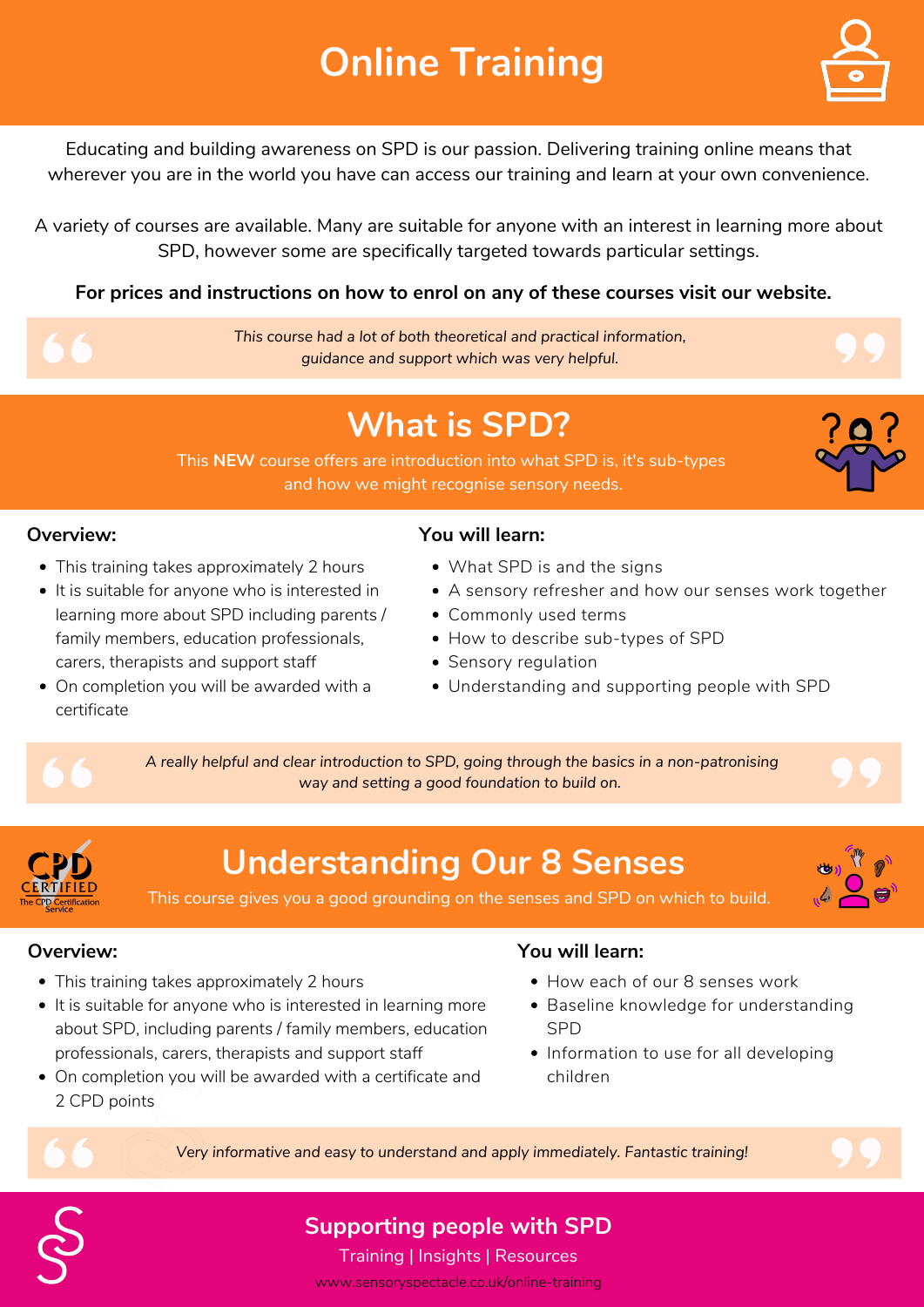### **Supporting people with SPD**

Training | Insights | Resources www.sensoryspectacle.co.uk/online-training



## **Becoming a Sensory Detective**

This course aims to build your confidence in understanding and recognising characteristics of SPD in children or adults.



#### **Overview:**

- This training takes approximately 7 hours
- It also includes the contents from our 'Understanding Our 8 Senses' course for FREE
- It is suitable for anyone who is interested in learning more about SPD, including parents / family members, education professionals, carers, therapists and support staff
- On completion you will be awarded with a certificate and 7 CPD points
- The importance of why our senses need to work together
- What sensory processing difficulties are, what it means and who experiences it
- Detective skills to recognise what certain sensory characteristics mean
- How to identify over-riding sensory needs
- How SPD can impact on daily life and what to consider
- How to consider sensory needs versus behaviours
- Frequently used terminology



- This training takes approximately 7 hours
- It is suitable for anyone who is interested in learning more about SPD including parents / family members, education professionals, carers, therapists and support staff

### **You will learn:**

*Jam-packed with helpful and practical information, with relatable examples.*



- This training takes approximately 7 hours
- It is suitable for museum, gallery and heritage site staff
- On completion you will be awarded with a certificate and 7 CPD points

## **Classroom Sensory Profiles**

This course teaches you how to assess and respond to sensory difficulties in the classroom, including strategies and learning styles to suit student's differing needs.



- To engage all senses in your teaching programmes
- What specific sensory characteristics mean in the classroom, eg fidgeting, noisy or continuously moving
- On completion you will be awarded with a certificate and 7 CPD points

students

- How to approach teaching children with sensory difficulties and learning styles and strategies to suit them
- How to complete a sensory profile of your students

### **Overview: You will learn:**

*Informative course and very thought-provoking. For each section I could relate to at least one student and how I can support them better in class.*



## **Creating a Sensory Map**

This course aims to provide museum, gallery and heritage site staff all they need to know to support visitors with SEND.



#### **Overview:**

- How to make information available for families and groups prior to their visit
- What information visitors with SEND may find helpful
- How to create a sensory map and how to find and access funding for this
- Other ways to ensure all visitors feel welcome in your setting

#### **You will learn:**